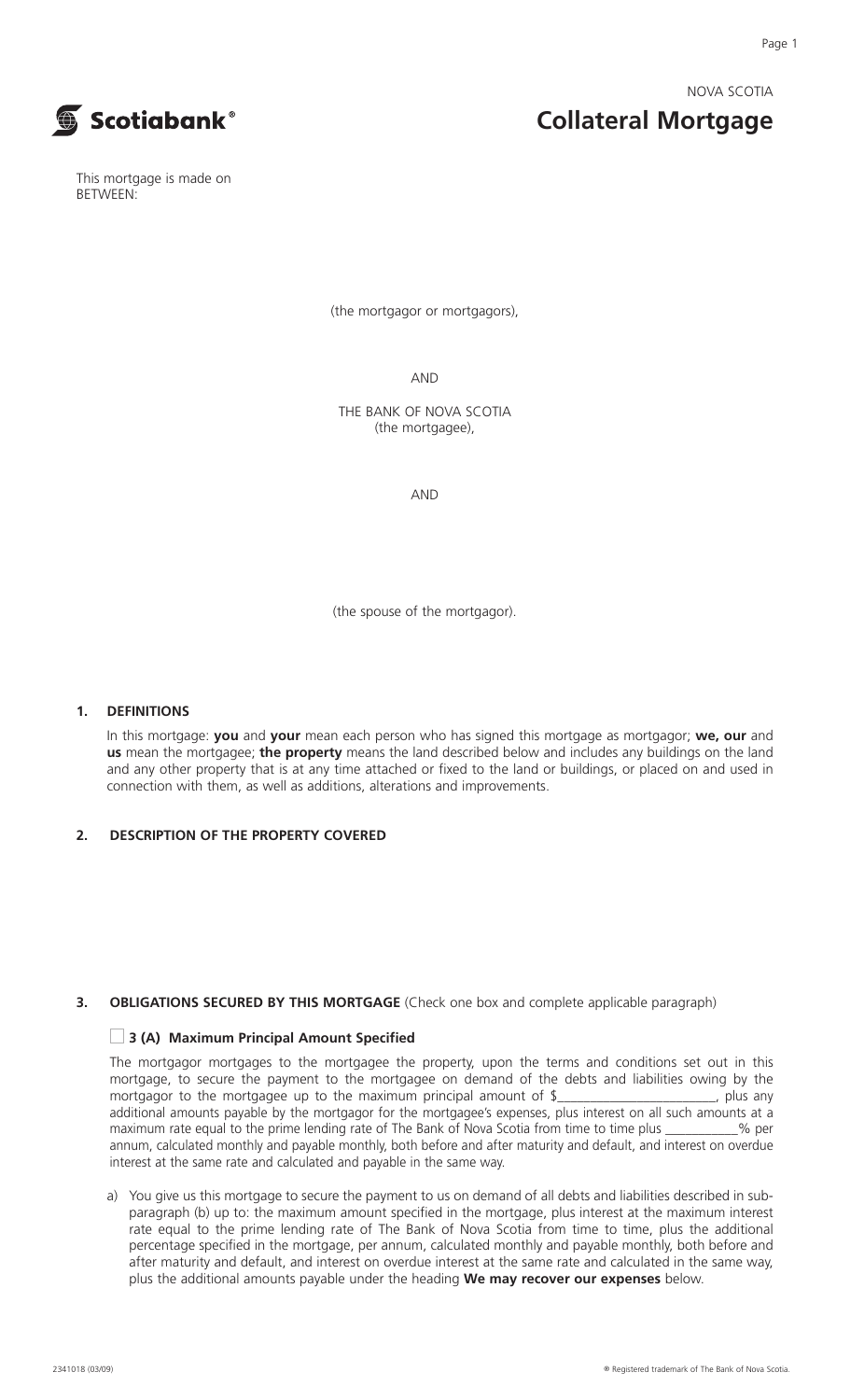The debts and liabilities secured by this mortgage are referred to in this mortgage as the **obligations secured**.

- b) The debts and liabilities referred to in sub-paragraph (a) are all the debts and liabilities present or future, direct or indirect, absolute or contingent, matured or not, at any time owing by you to us or remaining unpaid by you to us, whether arising from dealings between you and us or from any other dealings or proceedings by which we may be or become in any manner whatever your creditor, and wherever incurred, and whether incurred by you alone or with another or others and whether as principal or surety. You agree to pay those debts and liabilities on demand.
- c) If the debts and liabilities described in sub-paragraph (b) exceed the maximum principal amount or rate of interest stated in the mortgage, we may decide what part of them is secured by this mortgage.

# **■ 3 (B) Unlimited Principal Amount**

The mortgagor mortgages to the mortgagee the property, upon the terms and conditions set out in this mortgage, to secure the payment to the mortgagee on demand of all debts and liabilities owing by the mortgagor to the mortgagee, including any amounts payable by the mortgagor for the mortgagee's expenses, plus interest at a maximum rate equal to the prime lending rate of The Bank of Nova Scotia from time to time plus \_\_\_\_\_\_\_\_\_\_\_% per annum, calculated monthly and payable monthly, both before and after maturity and default, and

interest on overdue interest at the same rate and calculated and payable in the same way.

You give us this mortgage to secure the payment to us on demand of all debts and liabilities present or future, direct or indirect, absolute or contingent, matured or not, at any time owing by you to us or remaining unpaid by you to us, whether arising from dealings between you and us or from any other dealings or proceedings by which we may be or become in any manner whatever your creditor, and wherever incurred, and whether incurred by you alone or with another or others and whether as principal or surety including the additional amounts payable under the heading **We may recover our expenses** below and interest on the total amount of our expenses from the date we incur them to the date you pay them to us at the interest rate equal to the prime lending rate of The Bank of Nova Scotia from time to time, plus the additional percentage specified in the mortgage, per annum, calculated monthly and payable monthly, both before and after maturity and default, and interest on overdue interest at the same rate and calculated in the same way. The debts and liabilities secured by this mortgage are referred to in this mortgage as the **obligations secured**.

#### **4. OUR SECURITY**

#### **a) What this mortgage does**

You grant and mortgage to us forever the property, to have and to hold to our use, as security for the repayment of the obligations secured. This means you give your entire interest in the property to us and our successors and assigns (called our **legal representatives**) and to anyone to whom this mortgage is transferred in any way. This mortgage secures a current or running account. Although this mortgage is not satisfied or discharged by any intermediate payment of all or part of the obligations secured but is a continuing security for payment of the obligations secured, our interest in the property under this mortgage will end when:

- you have repaid the obligations secured on our demand and repaid all additional amounts to which we may become entitled under this mortgage, and
- you have fulfilled all of your other obligations to us under this mortgage, and
- we have reconveyed the property to you or discharged this mortgage.

You may remain in possession of the property as long as you are not in default under any of the obligations secured or under any agreements evidencing or securing the obligations secured and as long as you meet all your other obligations to us under this mortgage.

#### **b) Your title to the property**

You certify that you own the property covered by this mortgage; that you have the right to transfer the property to us; and that there are no restrictions, limitations or encumbrances on your title to the property or on your ability to transfer the property to us, except as set out in the **MEMORANDUM OF ENCUMBRANCES** in this mortgage. You will not do anything that will interfere with our interest in the property, and you will sign any other documents which we think are necessary to transfer to us your interest in the property.

#### **c) Effect of this mortgage on other obligations**

This mortgage does not release you from or alter any of your other obligations to us or agreements with us. This mortgage does not affect any other security we hold for the payment of the obligations secured, or any other right we may have to enforce the payment of the obligations secured. Our acceptance of this mortgage or our giving credit secured by this mortgage does not mean we must make credit available or continue to do so.

#### **d) Effect of sale or transfer of property**

If you sell or transfer the property, your liability and responsibilities under this mortgage and our rights against either you or anyone else who is liable for the payment of any of the obligations secured are not affected.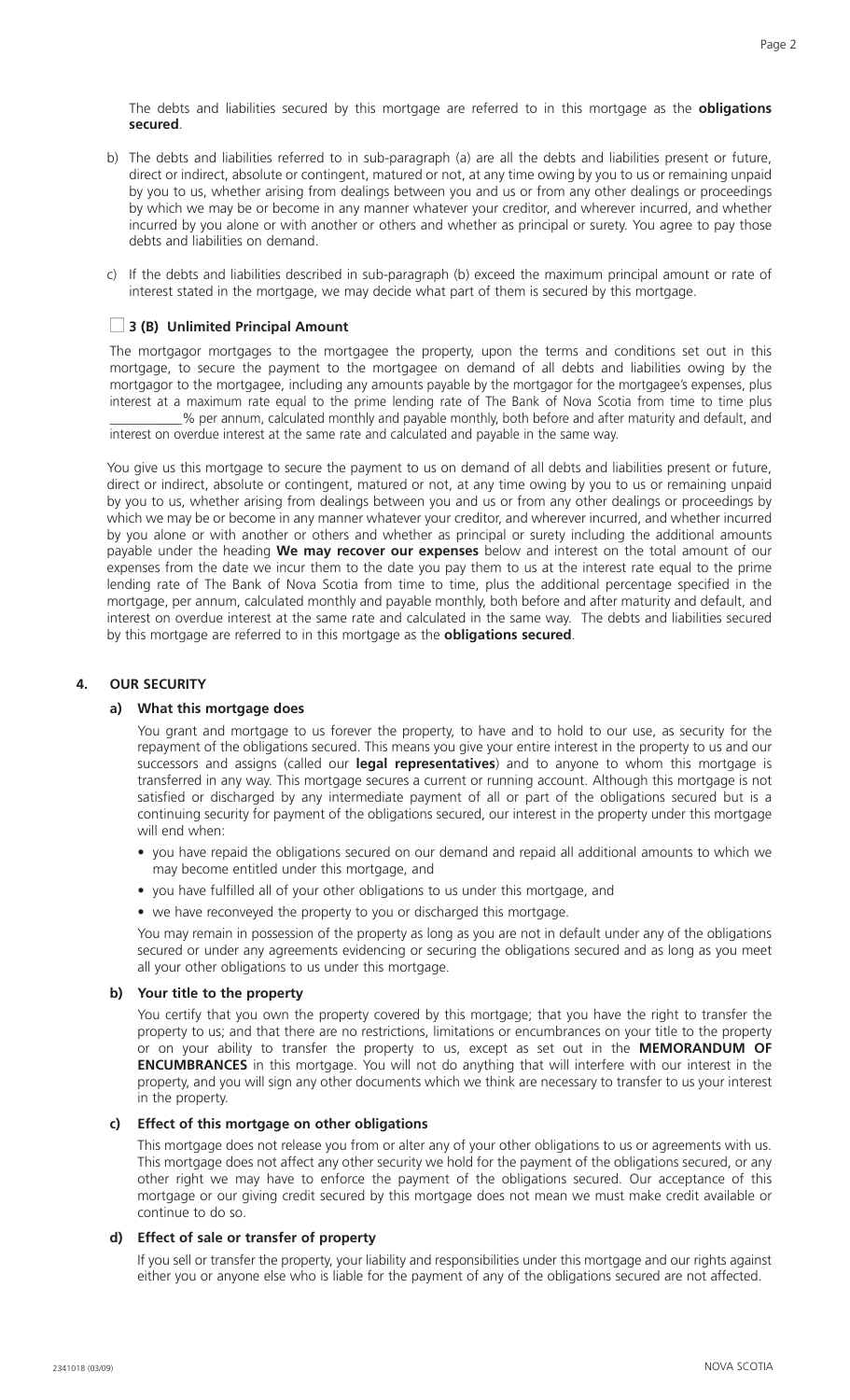## **e) Effect of subdivision**

If the property is subdivided, each part of the property will secure payment of the total amount of the obligations secured.

# **5. YOUR RESPONSIBILITIES AS TO THE PROPERTY**

## **a) Taxes and other charges**

You will pay all taxes on the property when they are due. You will immediately give us a receipt showing that they have been paid if we ask for it. You will pay all charges, mortgages and other encumbrances on the property when they are due and comply with your other obligations under them. If you do not pay any taxes, charges, mortgages or other encumbrances when they are due, we may pay them and charge to you the amount paid as an additional amount secured under this mortgage.

## **b) Insurance**

You will insure with an insurer satisfactory to us and under a policy satisfactory to us all buildings covered by this mortgage against loss or damage by fire, extended perils and other perils usually covered in fire insurance policies. If there is a steam boiler or sprinkler system in those buildings, your insurance must cover loss or damage caused by an explosion of the boiler and equipment operated by it or caused by the sprinkler system. You will insure against any other risks which we require you to insure against. The buildings must be insured for their replacement cost in Canadian dollars.

If we think it is necessary we can require you to cancel any existing insurance on the property, and to provide other insurance which meets our approval. You will assign any insurance you have on the property, or the proceeds of that insurance, to us at our request. You must give us proof that you have insured as required above and you must at least 10 days before any insurance expires or is terminated give us proof that you have renewed or replaced it. If you fail in any way to comply with these obligations, we may (but we are not obliged to) obtain insurance on your behalf and charge the amount of any premium to you as an additional amount secured under this mortgage. If loss or damage occurs, you will provide us with all necessary proofs of claim and do everything else necessary to enable us to obtain payment of insurance proceeds. Insurance proceeds may, in whole or in part, at our option, be used to rebuild or repair damaged buildings or be used to reduce all or part of the obligations secured.

## **c) Keeping the property in good condition**

You will keep the property in good condition and make any repairs that are needed. You will not do anything, or let anyone else do anything, that lowers the value of the property. If you do not keep the property in good condition, or if you do anything, or anyone else does anything, that lowers the value of the property, we may make any needed repairs and charge the cost of them to you as an additional amount secured under this mortgage.

## **d) Construction of buildings**

If you are having any buildings or improvements constructed on the property, you will have them constructed only in accordance with plans and specifications approved in writing by us in advance. You must complete those buildings or improvements as quickly as possible.

## **e) Legal requirements**

You will observe and conform to all laws and requirements of any governmental authorities relating to the property.

## **f) Condominiums**

The following provisions apply to any condominium unit that is part of the property. In this mortgage, the Condominium Act as amended or re-enacted is called the "Act". Expressions used in provisions of this mortgage dealing with a condominium unit which are the same as those in the Act have the same meaning as those in the Act, except that the expression "condominium property" has the same meaning as the word "property" in the Act.

- You will comply with the Act and the declaration, by-laws and rules of the corporation. You will provide us with proof of your compliance from time to time as we may request. You will forward to us copies of any notices, assessments, by-laws, rules and financial statements of the corporation. You will provide us, on request, with any other documents and information that you receive from the corporation or are entitled to receive. You will maintain all improvements made to your unit and repair them after damage.
- You will insure all improvements which you or previous owners have made to your unit and insure your common or other interest in buildings which are part of the condominium property or assets of the corporation if the corporation fails to insure the buildings as required by the Act and the declaration, bylaws and rules of the corporation. These obligations are in addition to your obligations as to insurance under the heading **Insurance** as far as they apply to a condominium unit.
- You authorize us to exercise your rights under the Act to vote and to consent. If we do not exercise your rights, you may do so, but you will do so according to any instructions we may give you. We may at any time revoke any arrangement we make for you to vote or to consent. You also authorize us to inspect the corporation's records. Nothing done under this paragraph puts us in possession of your property.
- If you do not comply with the Act and the declaration, by-laws and rules of the corporation, we may comply with them and charge our costs of doing so to you as an additional amount secured under this mortgage. If we exercise our right to pay common expenses, we can accept statements that appear to be

Page 3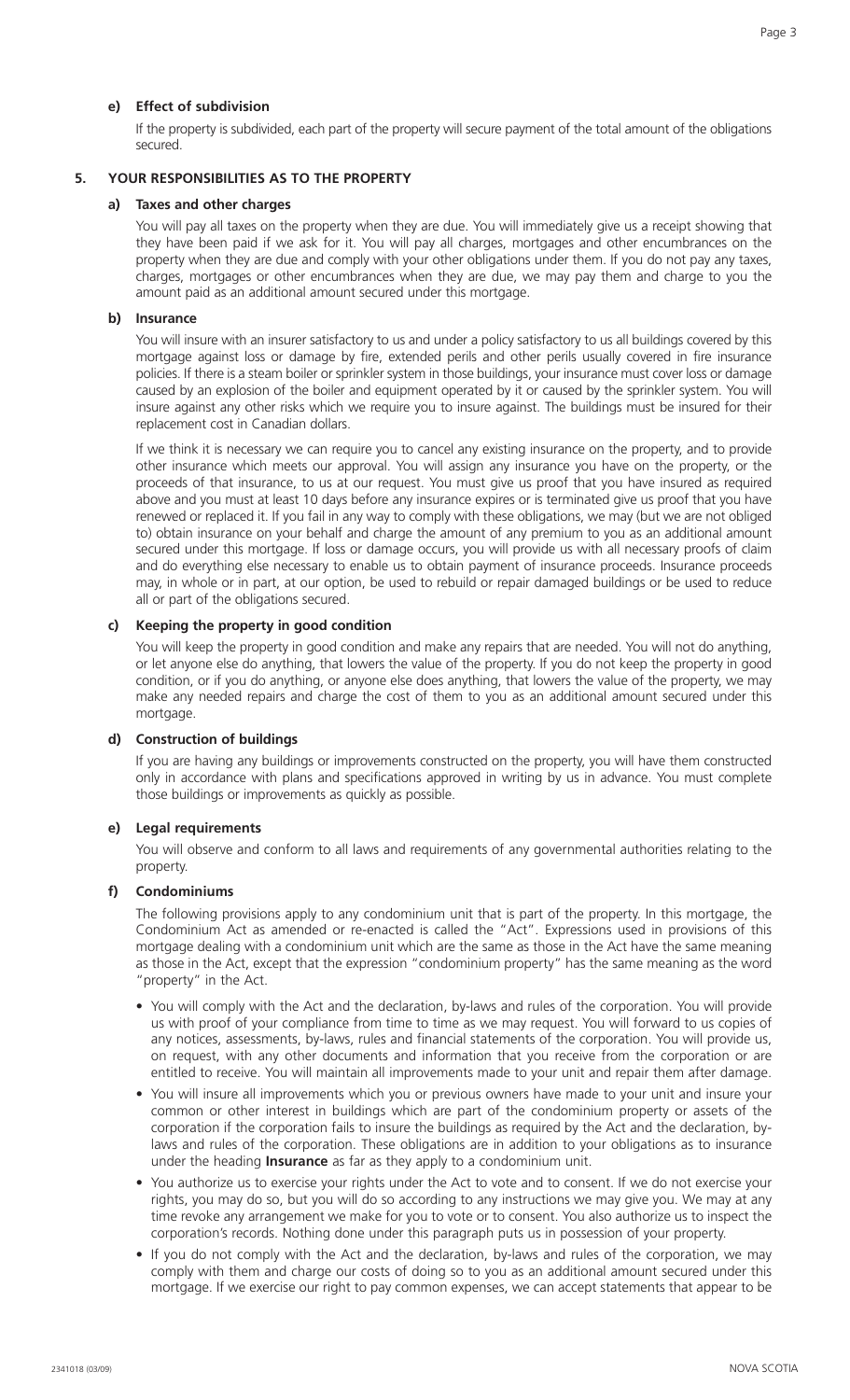issued by the corporation as conclusive evidence of the amount of those expenses and the dates they are due. You will pay us on demand as additional amounts secured under this mortgage our expenses in relation to any by-law, resolution, rule or other matter (other than one for which only a vote of the majority present at the meeting is required), the enforcement of our right to have the corporation or any owner comply with the Act and the declaration, by-laws and rules of the corporation and our exercising any voting rights we may have.

## **6. ENFORCING OUR RIGHTS**

If you fail to comply with any of your obligations under this mortgage, we may enforce our rights in any of the ways set out below. These provisions do not limit any other rights given to us by law or this mortgage. We may enforce this and any other security we may have for any of the obligations secured, and enforce our rights under this mortgage, at the same time or at different times and in any order we choose.

## **a) You will make immediate payment**

You will immediately pay to us all of the obligations secured if any part of the obligations secured is not paid when it is due or if you fail to comply with any of your obligations under this mortgage or any other agreement to which you and we are parties.

## **b) We may sue you**

We may take such legal action as is necessary to collect the obligations secured.

## **c) We may sell through the courts**

We may ask a court to order the sale of your property. The proceeds of the sale will be used to reduce or repay the obligations secured and any balance remaining after all our claims have been satisfied will be paid to you. If the amount we receive from the sale is less than what you owe, you will immediately pay the difference to us. We may also ask a court to appoint a receiver (or receiver and manager) of the property.

## **d) We may recover our expenses**

You will pay us on demand, as additional amounts secured under this mortgage, our expenses incurred:

- under the headings **Taxes and other charges, Insurance, Keeping the property in good condition** and **Condominiums,**
- in negotiating this mortgage, investigating title to the property and preparing and registering this mortgage.
- in collecting payment after default of the obligations secured,
- in enforcing our rights under this mortgage, and
- in maintaining and reselling the property subsequent to the court order directing the sale of the property under sub-paragraph (c),

including our reasonable legal fees on a solicitor and own client basis and interest on the total amount of our above expenses from the date we incur them to the date you pay them to us at the maximum rate stated under section 3(A) or 3(B), as applicable, of this mortgage. We may deduct our expenses from any money we owe you.

## **7. WE MAY USE PROCEEDS TO REDUCE ANY OBLIGATION**

We may apply the proceeds we receive from enforcing our rights under this mortgage to reduce or repay any of the obligations secured in such manner as we may decide.

## **8. WE MAY OPEN A SEPARATE ACCOUNT**

If we learn that you have disposed of or encumbered the property or any part of it, we may close your account at the amount then due to us. We may open a new account for advances and payments subsequently made and received by us. No amount paid in or credited to the new account will be applied to or have the effect of reducing or repaying any of the obligations secured due to us on the closed account when we learned of the subsequent disposition or encumbrance.

## **9. DELAY, RELEASES AND PARTIAL DISCHARGES**

We may delay enforcing any of our rights under this mortgage or the obligations secured or any agreement evidencing or securing the obligations secured without losing or impairing those rights. We can waive any breach of your obligations under this mortgage or the obligations secured or any agreement evidencing or securing the obligations secured without losing our rights in respect of any breach of your obligations.

We may release others on any terms from any liability to repay the obligations secured without releasing you. We may on any terms discharge any part of the property from this mortgage and, if we do so, the remainder of the property not discharged will secure the total amount of the obligations secured.

# **10. DISCHARGE OF THIS MORTGAGE**

We will reconvey the property to you or discharge this mortgage if you pay us the obligations secured on our demand. You will give us a reasonable time after payment in which to prepare and sign the reconveyance or discharge. You must pay our expenses of having it prepared and of signing it. You are responsible for registering it.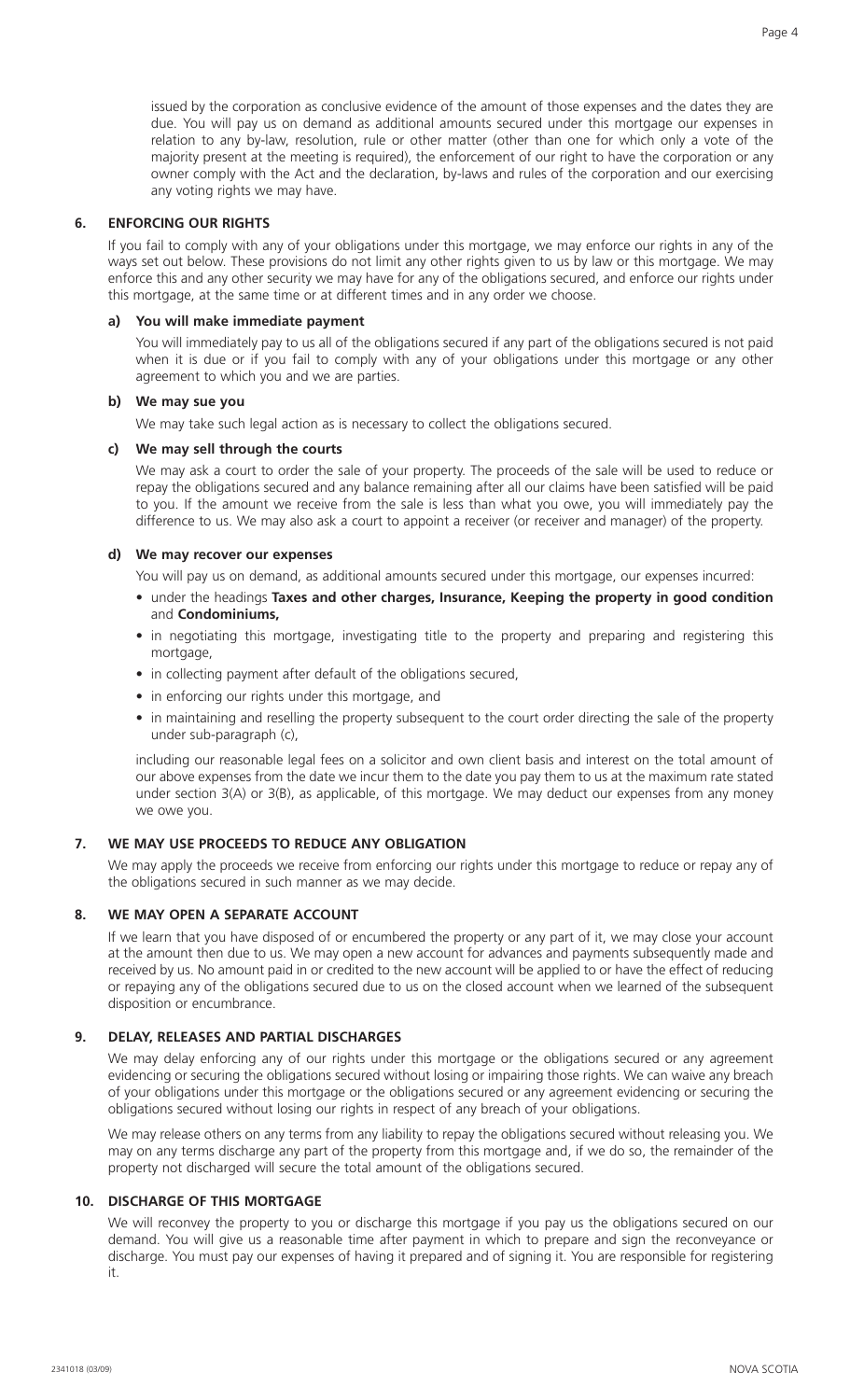## **11. EFFECT OF JUDGMENTS**

If we obtain a court judgment against you for your failure to pay any of the obligations secured or to perform any of your obligations to us under this mortgage, the judgment will not result in a merger of your obligations under this mortgage with the judgment or take away any of our other rights to enforce the mortgage. We will continue to be entitled to receive interest on the obligations secured at the agreed rate, calculated and payable in the agreed way, and the judgment may so provide.

#### **12. OUR RESPONSIBILITY**

We are not responsible for any loss arising in the course of our enforcing our rights under this mortgage unless it results from our wilful neglect or default.

## **13. HOW WE MAY MAKE DEMANDS OR GIVE NOTICES**

Where this mortgage allows or requires us to make a demand on or give a notice to any person (including you), we may make the demand or give the notice by delivering it personally to the person (where the person is a corporation, by delivering it personally to a director, officer or employee of the corporation) or by mailing it by prepaid registered mail addressed to the person at the person's last known address.

A notice or demand so delivered will be regarded as given or made when it is so delivered to the person or to the director, officer or employee of the corporation. A notice or demand so mailed will be regarded as given or made on the third business day after the day it is mailed, whether the person receives it or not.

## **14. WHO IS BOUND BY THIS MORTGAGE**

This mortgage will be binding on your legal or personal representatives and anyone else to whom your interest in the property is transferred. It will be binding on our legal representatives and anyone to whom it is transferred from us. All our rights under it may be enforced by anyone to whom it is transferred from us.

If more than one person signs this mortgage, each person is jointly and severally bound to comply with all obligations of the mortgagor under this mortgage.

#### **CONSENT OF SPOUSE**

By signing this mortgage each spouse of a mortgagor consents to this mortgage and releases any interest which he or she may have in the property covered by this mortgage as far as necessary to give effect to our rights under this mortgage.

## **SIGNING THIS MORTGAGE**

If you have read this mortgage and you agree to its terms, sign in the spaces provided for the mortgagors' signatures. Witnesses must sign in the space provided for the witnesses' signatures. You acknowledge receiving a copy of this mortgage. You agree that this mortgage is a deed signed, sealed and delivered by you.

| X                   |                                                         | (Seal) |
|---------------------|---------------------------------------------------------|--------|
| Witness             | Mortgagor                                               |        |
|                     |                                                         |        |
| Χ                   | Χ<br><u> 1989 - John Stone, Amerikaansk politiker (</u> | (Seal) |
| Witness             | Mortgagor                                               |        |
|                     |                                                         |        |
| $\times$<br>Witness | Χ<br>Mortgagor                                          | (Seal) |
|                     |                                                         |        |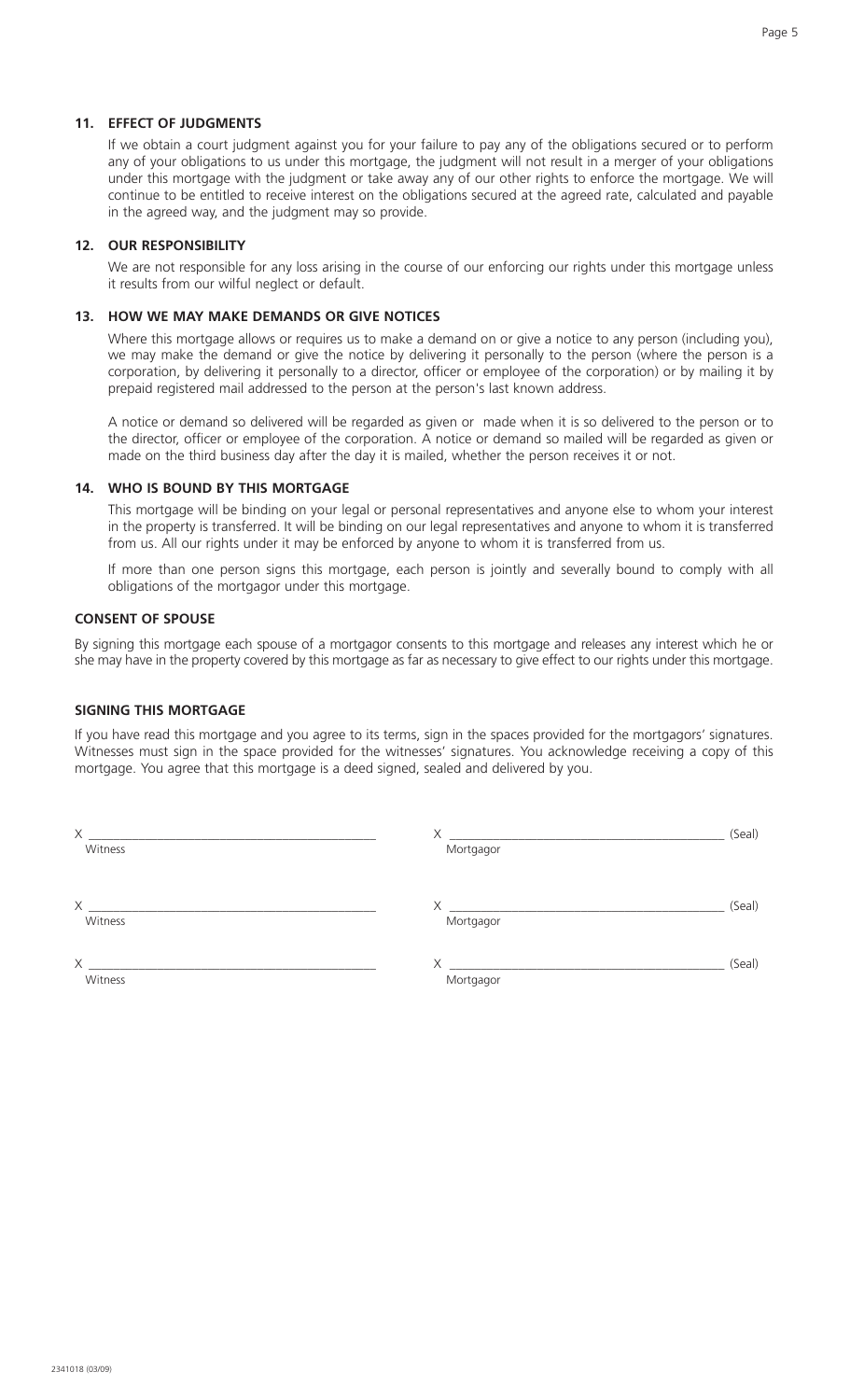# **MEMORANDUM OF ENCUMBRANCES**

|                         | <b>CERTIFICATE OF ACKNOWLEDGEMENT OF WITNESS</b>                                                                                                                                                                                                                                                                                                             |
|-------------------------|--------------------------------------------------------------------------------------------------------------------------------------------------------------------------------------------------------------------------------------------------------------------------------------------------------------------------------------------------------------|
|                         | On the<br>$\mathcal{L}$ . The contract of $\mathcal{L}$ and $\mathcal{L}$ are the contract of $\mathcal{L}$<br>a subscribing witness to the foregoing mortgage personally appeared before me. The witness having<br>been duly sworn by me, made oath and said that<br>the party (parties) to the mortgage did sign, seal and deliver it in his/her presence. |
| <b>CHECK</b><br>ONE BOX | (name of corporation)                                                                                                                                                                                                                                                                                                                                        |
|                         | caused the mortgage to be executed in its name and on its behalf and its corporate seal to be<br>thereunto affixed by its proper officers in his/her presence.                                                                                                                                                                                               |
|                         | A Commission of the Supreme Court of Nova Scotia/<br>* A Notary Public in and for _________                                                                                                                                                                                                                                                                  |

*\* Where acknowledgement is taken outside Nova Scotia, it may be taken before a notary public in and for the place where taken. If so, he must impress his official seal here.*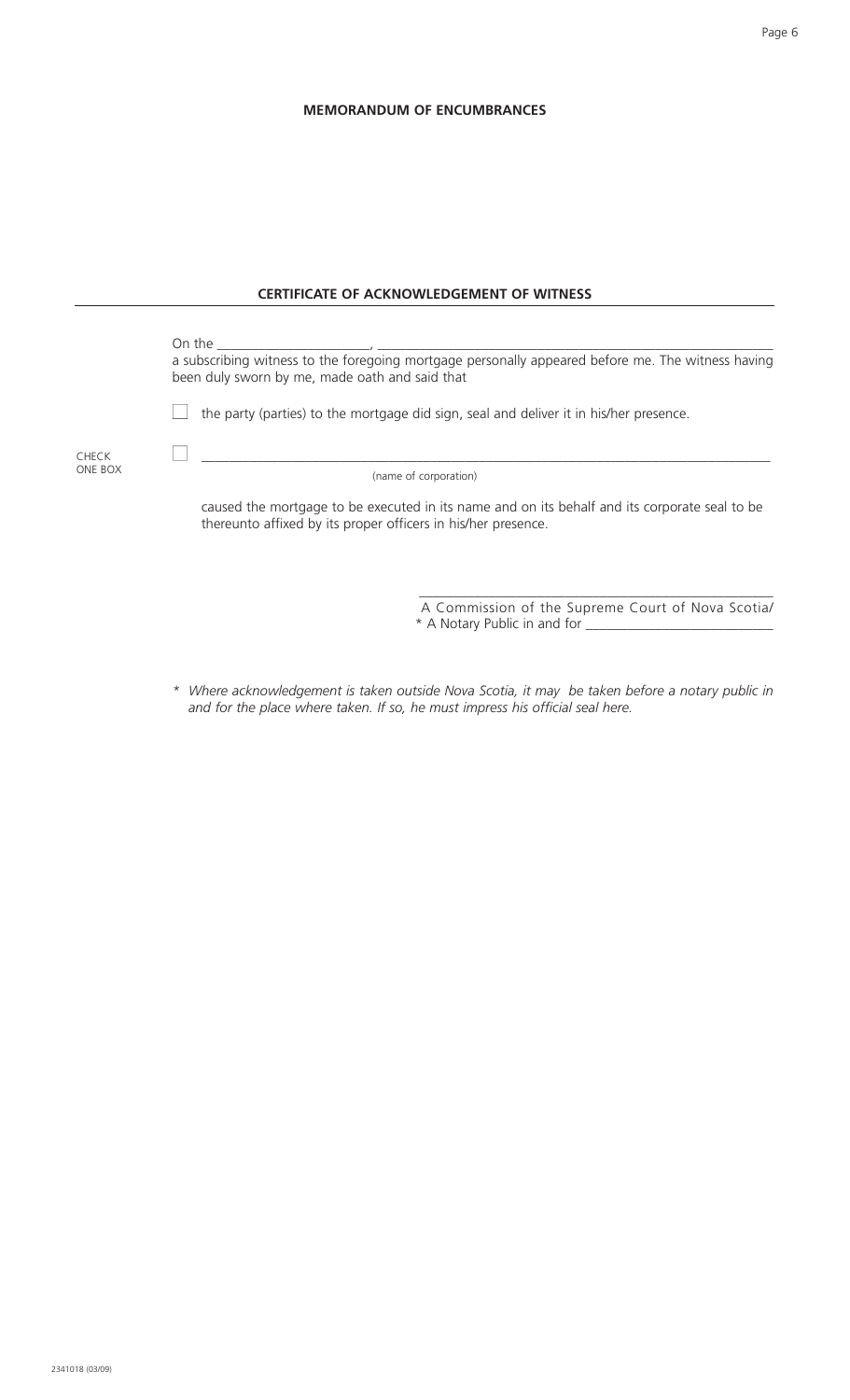#### **AFFIDAVIT OF LEGAL AGE AND SPOUSAL STATUS**

|                                                    |    | MAKE OATH AND SAY: |                                                                                                                                                                                                                                                                                                         |  |  |
|----------------------------------------------------|----|--------------------|---------------------------------------------------------------------------------------------------------------------------------------------------------------------------------------------------------------------------------------------------------------------------------------------------------|--|--|
|                                                    | 1. |                    | The Matrimonial Property Act as amended is referred to in this affidavit as the Act. I (We) have read<br>the definitions of spouse* and matrimonial home** below.                                                                                                                                       |  |  |
|                                                    | 2. |                    | I am (We are each) at least 19 years of age.                                                                                                                                                                                                                                                            |  |  |
| <b>CHECK</b><br>ONE BOX<br>ONLY                    | 3. |                    | We are spouses of one another and neither of us has any other spouse, nor, with respect to the<br>within property, (i) any former domestic partner with the rights contemplated by Section 55 of<br>the Vital Statistics Act, or (ii) any former spouse with rights under the Matrimonial Property Act. |  |  |
|                                                    |    |                    | I was not a spouse at the time of making this mortgage and, with respect to the within<br>property, I have no (i) former domestic partner with the rights contemplated by Section 55 of<br>the Vital Statistics Act, or (ii) former spouse with rights under the Matrimonial Property Act.              |  |  |
|                                                    |    | $\Box$             | spouse and I have no other spouse, or, with respect to the within property (i) any former<br>domestic partner with the rights contemplated by Section 55 of the Vital Statistics Act, or (ii)<br>former spouse with rights under the Matrimonial Property Act.                                          |  |  |
|                                                    |    |                    | I am a spouse and I have no other spouse, or, with respect to the within property (i) any former<br>domestic partner with the rights contemplated by Section 55 of the Vital Statistics Act, or (ii)<br>former spouse with rights under the Matrimonial Property Act.                                   |  |  |
| <b>CHECK</b><br>ANY BOX<br>WHICH<br><b>APPLIES</b> | 4. |                    | The property covered by this mortgage has never been occupied by me and my spouse as our<br>matrimonial home.                                                                                                                                                                                           |  |  |
|                                                    |    |                    | My spouse has released all rights to the property covered by this mortgage by a separation<br>agreement.                                                                                                                                                                                                |  |  |
|                                                    |    |                    | My spouse has released all rights to the property covered by this mortgage by a marriage<br>contract.                                                                                                                                                                                                   |  |  |
|                                                    |    |                    | The property covered by this mortgage is not designated as a matrimonial home under section<br>$8(1)(d)$ of the Act and an instrument designating another property as a matrimonial home of<br>me and my spouse is registered under section $7(1)$ and not cancelled.                                   |  |  |
|                                                    |    |                    | (SEVERALLY) SWORN before me                                                                                                                                                                                                                                                                             |  |  |
|                                                    |    |                    |                                                                                                                                                                                                                                                                                                         |  |  |
|                                                    |    |                    |                                                                                                                                                                                                                                                                                                         |  |  |
|                                                    |    |                    |                                                                                                                                                                                                                                                                                                         |  |  |
|                                                    |    |                    | A Commissioner of the Supreme Court of Nova Scotia                                                                                                                                                                                                                                                      |  |  |
|                                                    |    |                    |                                                                                                                                                                                                                                                                                                         |  |  |

- *\* "Spouse" means either of a man and woman who*
	- *(i) are married to each other,*
	- *(ii) are married to each other by a marriage that is voidable and has not been annulled by a declaration of nullity, or*
	- *(iii) have gone through a form of marriage with each other in good faith, that is void and are cohabiting or have cohabited within the preceding year.*

*"Spouse" also includes an individual who is a party to a registered domestic-partner declaration made in accordance with Section 53 of the Vital Statistics Act but does not include a former domestic partner.*

- *\*\* "Matrimonial home" means the dwelling and real property occupied by a person and that person's spouse as their family residence and in which either or both of them have a property interest other than a leasehold interest.*
- *\*\*\* Where affidavit is sworn outside Nova Scotia, it may be sworn before a notary public in and for the place where sworn and he must impress his official seal here.*